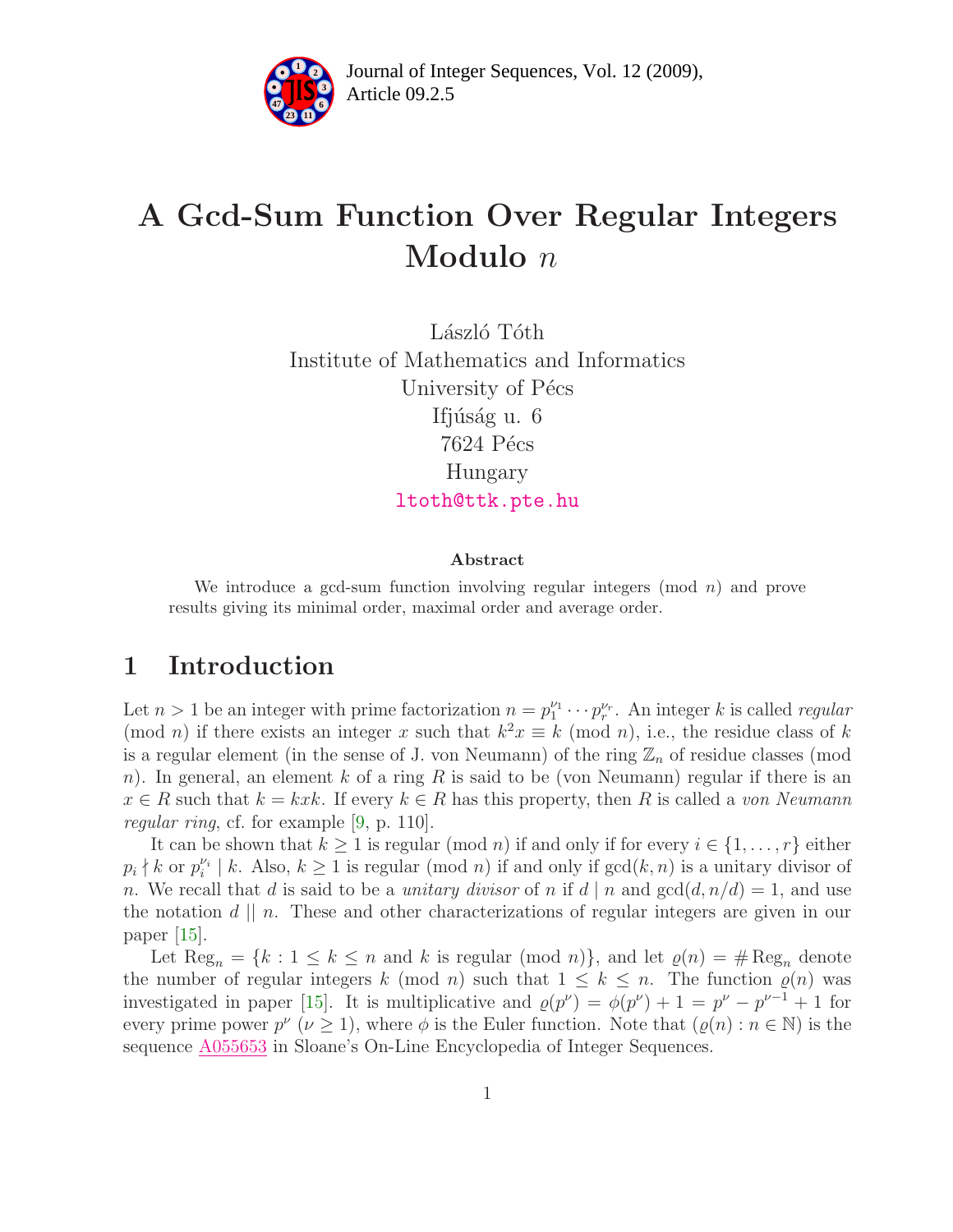In this paper we introduce the function

<span id="page-1-4"></span>
$$
\widetilde{P}(n) := \sum_{k \in \text{Reg}_n} \gcd(k, n). \tag{1}
$$

This is analogous to the gcd-sum function, called also Pillai's arithmetical function,

<span id="page-1-5"></span>
$$
P(n) := \sum_{k=1}^{n} \gcd(k, n),\tag{2}
$$

investigated in the recent papers  $\left[1, 2, 3, 4, 13\right]$  $\left[1, 2, 3, 4, 13\right]$  $\left[1, 2, 3, 4, 13\right]$  $\left[1, 2, 3, 4, 13\right]$  $\left[1, 2, 3, 4, 13\right]$  $\left[1, 2, 3, 4, 13\right]$  $\left[1, 2, 3, 4, 13\right]$  of this journal. This is sequence  $\Delta 018804$  in Sloane's Encyclopedia.

Note that the function  $P(n)$  was introduced by S. S. Pillai [\[11\]](#page-6-6), showing that

$$
P(n) = \sum_{d|n} d\phi(n/d), \sum_{d|n} P(d) = n\tau(n) = \sum_{d|n} \sigma(d)\phi(n/d),
$$

where  $\tau(n)$  and  $\sigma(n)$  denote, as usual, the number and the sum of divisors of n, respectively.

Note also, that for any arithmetical function  $f$ ,

<span id="page-1-2"></span><span id="page-1-0"></span>
$$
P_f(n) := \sum_{k=1}^n f(\gcd(k, n)) = \sum_{d|n} f(d)\phi(n/d),
$$
 (3)

which is a result of E. Cesàro  $[5]$ . See also the book  $[7, p. 127]$ .

O. Bordellès  $[1]$  showed that

$$
P = \mu * (E \cdot \tau),\tag{4}
$$

<span id="page-1-1"></span>where  $*$  denotes the Dirichlet convolution, where  $E(n) = n$  and  $\mu$  is the Möbius function. Then, using this representation he proved the following asymptotic formula: for every  $\varepsilon > 0$ ,

$$
\sum_{n\leq x} P(n) = \frac{x^2}{2\zeta(2)} \left( \log x + 2\gamma - \frac{1}{2} - \frac{\zeta'(2)}{\zeta(2)} \right) + \mathcal{O}(x^{1+\theta+\varepsilon}),\tag{5}
$$

<span id="page-1-6"></span>where  $\gamma$  is Euler's constant and  $\theta$  is the number appearing in Dirichlet's divisor problem, that is

$$
\sum_{n \le x} \tau(n) = x \log x + (2\gamma - 1)x + \mathcal{O}(x^{\theta + \varepsilon}).\tag{6}
$$

It is known that  $1/4 < \theta < 131/416 \approx 0.3149$ .

Formulae [\(4\)](#page-1-0) and [\(5\)](#page-1-1) were obtained, even in a more general form, in the paper [\[6\]](#page-6-9), where the authors proved also the following result concerning the maximal order of  $P(n)$ ,

<span id="page-1-3"></span>
$$
\limsup_{n \to \infty} \frac{\log(P(n)/n) \log \log n}{\log n} = \log 2,\tag{7}
$$

which is well known for the function  $\tau(n)$  instead of  $P(n)/n$ .

Asymptotic formulae for generalized gcd-sum functions of type [\(3\)](#page-1-2), concerning sets of polynomials with integral coefficients and regular convolutions were given in our paper [\[14\]](#page-7-1).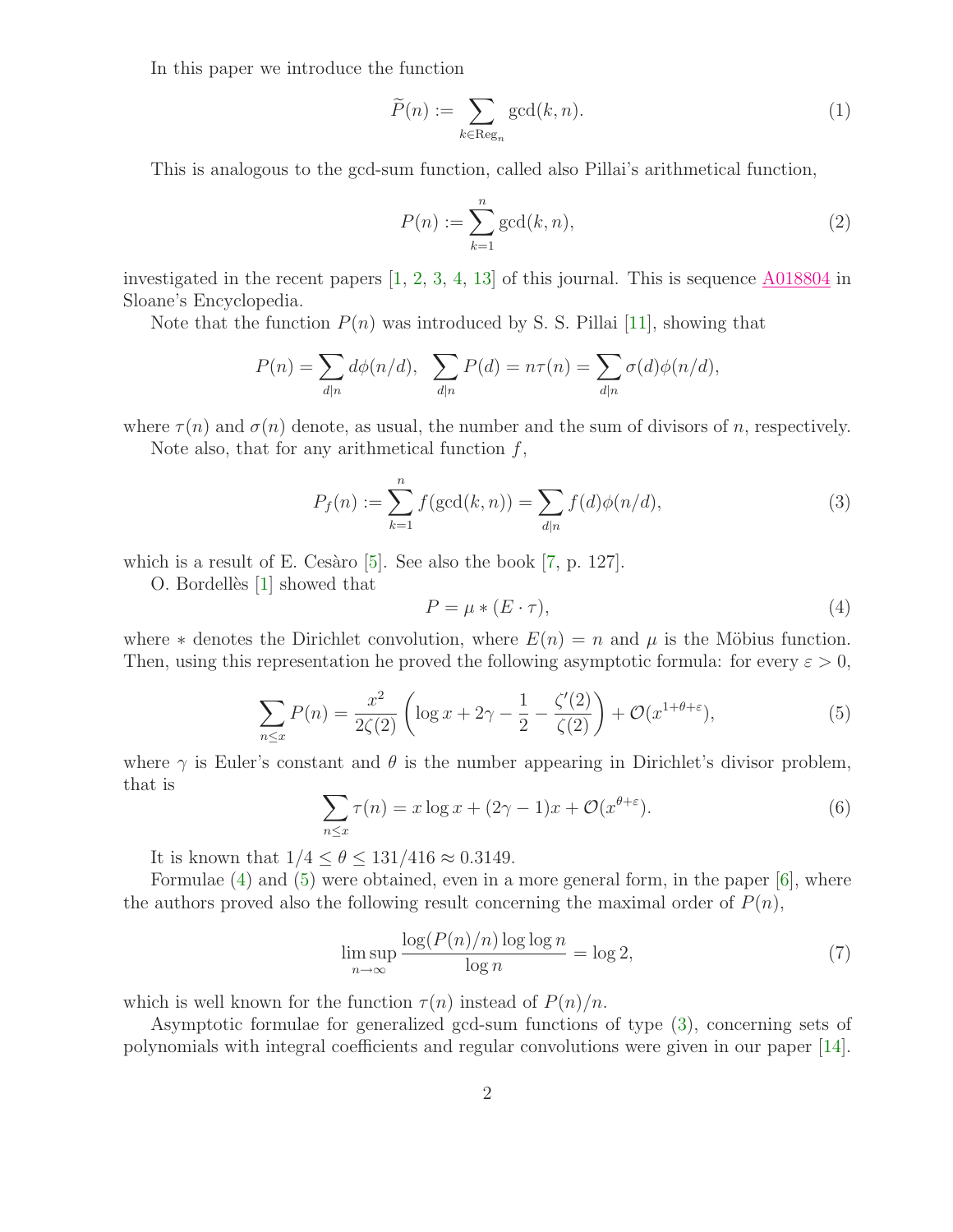We investigate in what follows arithmetical and asymptotical properties of the function  $P(n)$ . We show that it is multiplicative and for every  $n \geq 1$ ,

<span id="page-2-1"></span>
$$
\widetilde{P}(n) = n \prod_{p|n} \left( 2 - \frac{1}{p} \right). \tag{8}
$$

Further, we show that the result [\(7\)](#page-1-3) holds also for the function  $\widetilde{P}(n)$ , its minimal order is  $3n/2$  and prove an asymptotic formula for its summatory function both without assuming the Riemann hypothesis and assuming the Riemann hypothesis (RH), based on a convolution identity analogous to [\(4\)](#page-1-0).

Our results and proofs involve properties of arithmetical functions defined by unitary divisors and of the unitary convolution. For background material in this topic we refer to the book [\[10\]](#page-6-10).

As an open question we formulate the following: What is the minimal order of the Pillai function  $P(n)$ ?

A common generalization of the functions  $P(n)$  and  $\tilde{P}(n)$  is outlined at the end of Section 2.

### 2 Arithmetical properties

Let f be an arbitrary arithmetical function and consider the more general function

<span id="page-2-0"></span>
$$
\widetilde{P}_f(n) := \sum_{k \in \text{Reg}_n} f(\gcd(k, n)).
$$

<span id="page-2-2"></span>**Proposition 1.** For every  $n \geq 1$ ,

$$
\widetilde{P}_f(n) = \sum_{d \mid |n} f(d) \phi(n/d). \tag{9}
$$

*Proof.* The integer  $k \geq 1$  is regular iff  $gcd(k, n) \mid n$ , cf. the Introduction, and obtain

$$
\widetilde{P}_f(n) = \sum_{k=1}^n \sum_{d||n} f(d) = \sum_{\substack{d||n \\ (j,n/d)=1}} f(d) \sum_{\substack{1 \le j \le n/d \\ (j,n/d)=1}} 1 = \sum_{d||n} f(d) \phi(n/d).
$$

**Corollary 1.** If f is multiplicative, then  $P_f$  is also multiplicative and  $P_f(p^{\nu}) = f(p^{\nu}) + p^{\nu} - p^{\nu}$  $p^{\nu-1}$  for every prime power  $p^{\nu}$  ( $\nu \geq 1$ ).

In particular,  $\hat{P}$  is multiplicative and  $\hat{P}(p^{\nu}) = 2p^{\nu} - p^{\nu-1}$  for every prime power  $p^{\nu}$  $(\nu > 1)$ .

*Proof.* According to [\(9\)](#page-2-0),  $\widetilde{P}_f$  is the unitary convolution of the functions f and  $\phi$ . It is known that the unitary convolution preserves the multiplicativity of functions. In particular, for  $f(n) = n$  we obtain that  $\tilde{P}$  is multiplicative and the explicit formula [\(8\)](#page-2-1).  $\Box$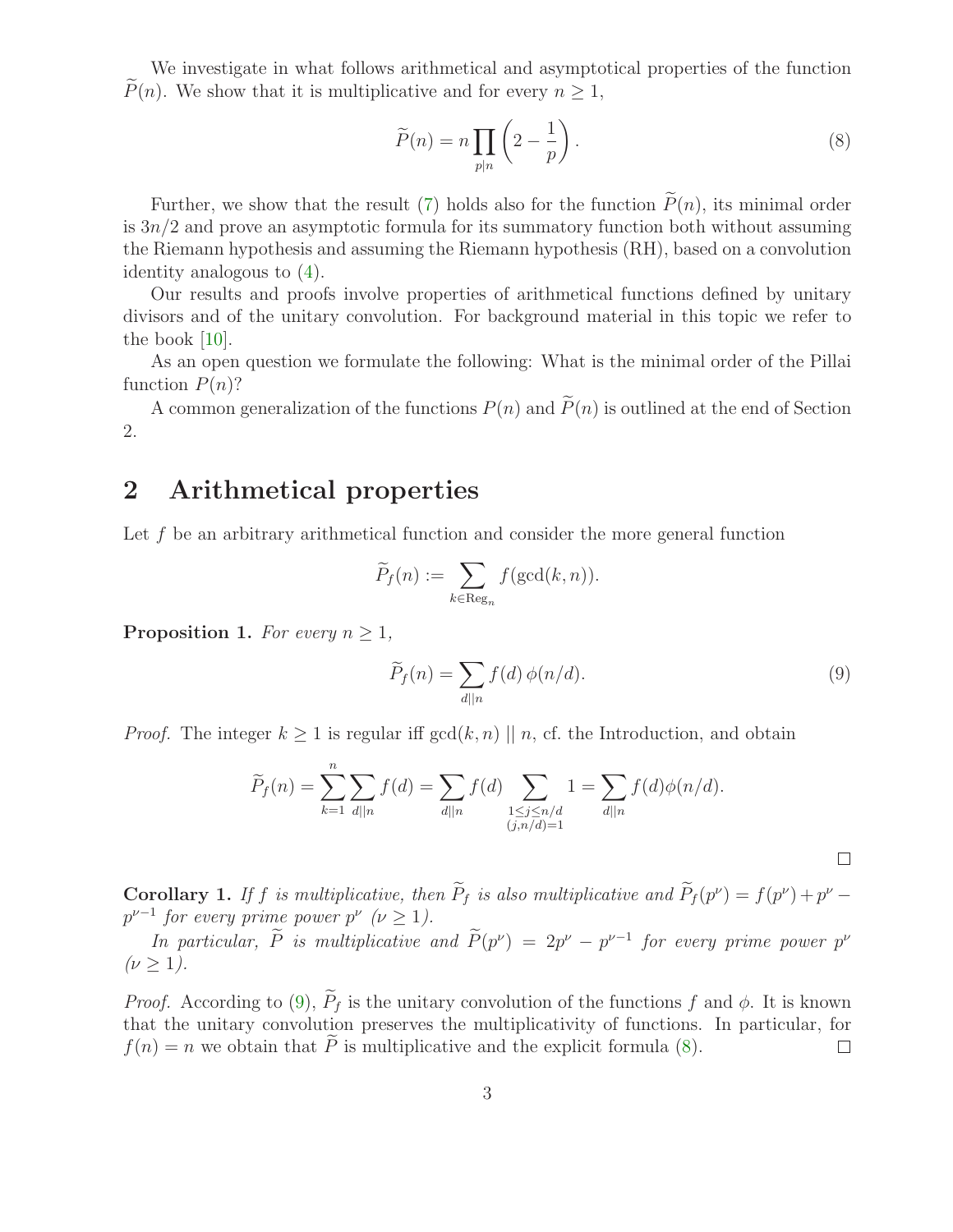Let  $\omega(n,k)$  denote the number of distinct prime factors of n which do not divide k. For  $k = 1, \omega(n) := \omega(n, 1)$  is the number distinct factors of n. Also, let  $\tau^*(n, k)$  denote the number of unitary divisors of n which are relatively prime to k. Here  $\tau^*(n) := \tau^*(n,1)$  is the number of unitary divisors of *n*. We have  $\tau^*(n,k) = 2^{\omega(n,k)}$  and  $\tau^*(n) = 2^{\omega(n)}$ .

Another representation of  $\widetilde{P}$  is given by

<span id="page-3-1"></span>**Proposition 2.** For every  $n \geq 1$ ,

$$
\widetilde{P}(n) = \sum_{de=n} \mu(d)e \cdot 2^{\omega(e,d)}.
$$

Proof. By Proposition [1,](#page-2-2)

$$
\widetilde{P}(n) = \sum_{\substack{de=n\\(d,e)=1\\(d,e)=1}} d\phi(e) = \sum_{\substack{de=n\\(d,e)=1\\(d,e)=1}} d \sum_{ab=e} \mu(a)b = \sum_{\substack{dab=n\\(d,a)=1\\(d,b)=1\\(b,d)=1}} d\mu(a)b
$$
\n
$$
= \sum_{\substack{a\in n\\(b,d)=1\\(d,a)=1}} \mu(a)c \sum_{\substack{ad=n\\(d,a)=1}} d \mu(a)b
$$

 $\Box$ 

 $\Box$ 

<span id="page-3-0"></span>**Proposition 3.** For every  $n \geq 1$  we have  $\widetilde{P}(n) \leq P(n)$ , with equality iff n is square-free, and  $2^{\omega(n)}\phi(n) \leq P(n) \leq 2^{\omega(n)}n$ , with equality iff  $n = 1$ .

*Proof.* This follows at once by  $(1)$ ,  $(2)$  and  $(8)$ .

**Remark 1.** Let  $\widehat{P}(n) := \sum$  $k \in \text{Reg}_n$  $lcm[k,n]$ . Then it follows, similar to the "usual" lcm-sum function that for every  $n \geq 1$ ,

$$
\widehat{P}(n) = \frac{n}{2} \left( 1 + \sum_{d||n} d\phi(d) \right).
$$

**Remark 2.** For every  $n \in \mathbb{N}$  let  $A(n)$  be an arbitrary nonempty subset of the set of positive divisors of n. For the system of divisors  $A = (A(n) : n \in \mathbb{N})$  and for an arbitrary arithmetical function f consider the following restricted summation of the gcd's:

$$
P_{A,f}(n) = \sum_{\substack{1 \le k \le n \\ \gcd(k,n) \in A(n)}} f(\gcd(k,n)).
$$

It follows, similar to the proof of Proposition [1,](#page-2-2) that

$$
P_{A,f}(n) = \sum_{d \in A(n)} f(d)\phi(n/d).
$$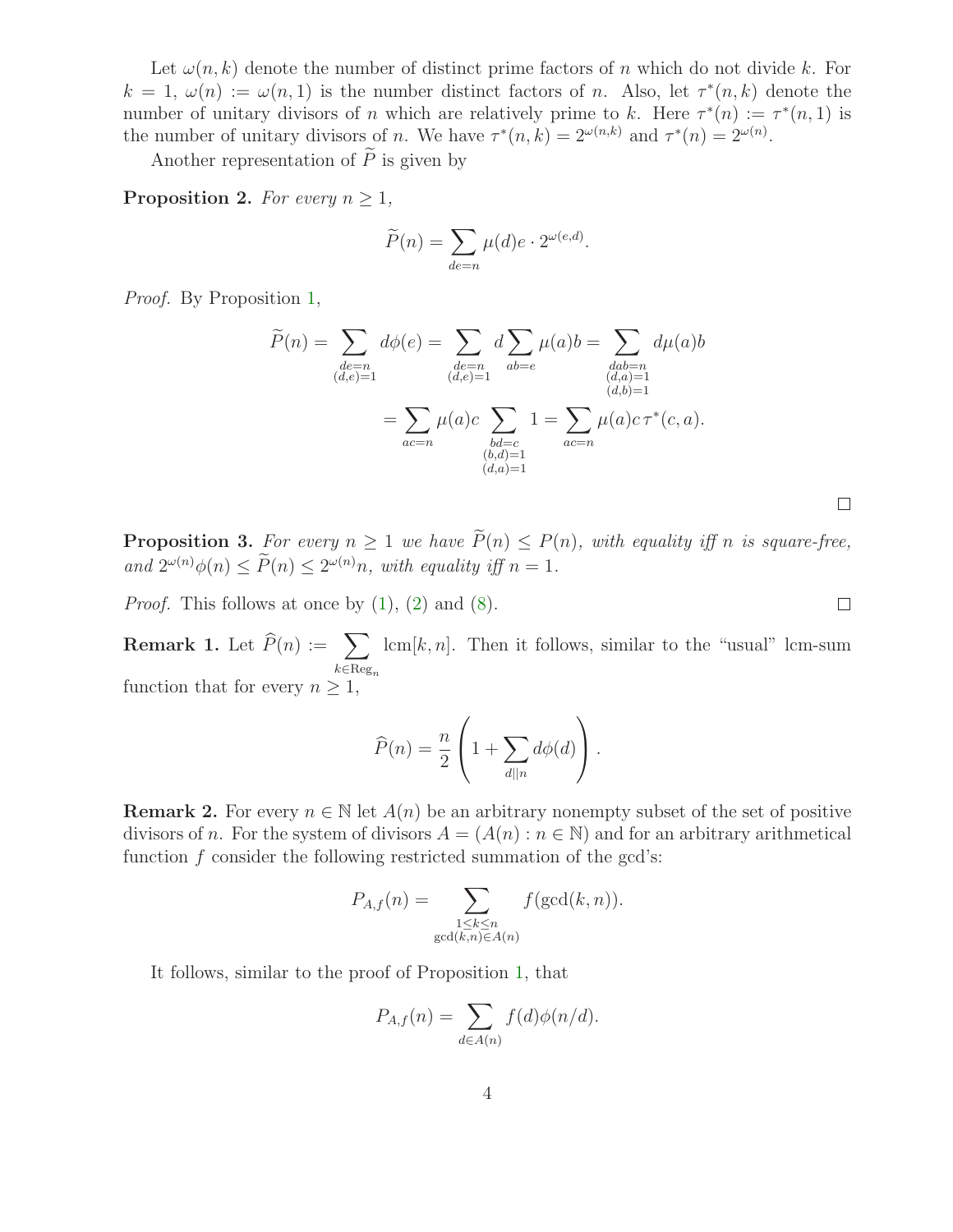If  $A(n)$  is the set of all (positive) divisors of n, then we have the function [\(3\)](#page-1-2) and if  $A(n)$ is the set of the unitary divisors of n, then we reobtain  $(9)$ .

If A is a regular system of divisors of Narkiewicz-type, including the previous two special cases, then  $P_{A,f}$  is the A-convolution of the functions f and  $\phi$ . It turns out, that  $P_{A,f}$  is multiplicative provided  $f$  is multiplicative, cf. [\[10,](#page-6-10) Ch. 4].

Other special cases for A can also be considered, for ex.  $A(n)$  the set of prime divisors of n or  $A(n)$  the set of exponential divisors of n.

# 3 Asymptotic properties

**Theorem 1.** The minimal order of  $\widetilde{P}(n)$  is  $3n/2$  and the maximal order of  $\log(\widetilde{P}(n)/n)$  is  $\log 2 \log n / \log \log n$ .

*Proof.* From [\(8\)](#page-2-1) we have  $\widetilde{P}(n) \ge n(3/2)^{\omega(n)} \ge 3n/2$  for every  $n \ge 1$ , with equality for  $n = 2^{\nu}$  $(\nu > 1)$ , giving the minimal order of  $\tilde{P}(n)$ .

For the maximal order take into account [\(7\)](#page-1-3), where the limsup is attained for a sequence of square-free integers (more exactly for  $n_k = \prod_{k/\log^2 k < p \leq k} p$ ,  $k \to \infty$ ), see [\[6,](#page-6-9) Theorem 4.1], and use  $\widetilde{P}(n) \leq P(n)$  for every  $n \geq 1$ , with equality iff n is square-free, by Proposition [3.](#page-3-0)  $\Box$ 

In what follows we prove the following asymptotic formula for the function  $\widetilde{P}$ . Let  $\psi(n) = n \prod_{p|n} (1 + 1/p)$  denote the Dedekind function,

$$
\alpha(n) := \sum_{p|n} \frac{\log p}{p-1}, \quad \beta(n) = \sum_{p|n} \frac{\log p}{p^2 - 1},
$$
  

$$
\delta(x) := \exp(-A(\log x)^{3/5}(\log \log x)^{-1/5}),
$$
  

$$
\eta(x) := \exp(B \log x(\log \log x)^{-1}),
$$

<span id="page-4-0"></span>where A and B are positive constants and let  $\theta$  be the exponent in [\(6\)](#page-1-6).

Theorem 2. We have

$$
\sum_{n \le x} \widetilde{P}(n) = \frac{x^2}{2\zeta(2)} (K_1 \log x + K_2) + \mathcal{O}(x^{3/2} \delta(x)), \tag{10}
$$

where the constants  $K_1$  and  $K_2$  are given by

$$
K_1 := \sum_{n=1}^{\infty} \frac{\mu(n)}{n\psi(n)} = \prod_p \left( 1 - \frac{1}{p(p+1)} \right),
$$
  

$$
K_2 := K_1 \left( 2\gamma - \frac{1}{2} - \frac{2\zeta'(2)}{\zeta(2)} \right) - \sum_{n=1}^{\infty} \frac{\mu(n)(\log n - \alpha(n) + 2\beta(n))}{n\psi(n)}.
$$

If RH is true, then the error term of [\(10\)](#page-4-0) is  $\mathcal{O}(x^{(7-5\theta)/(5-4\theta)}\eta(x)).$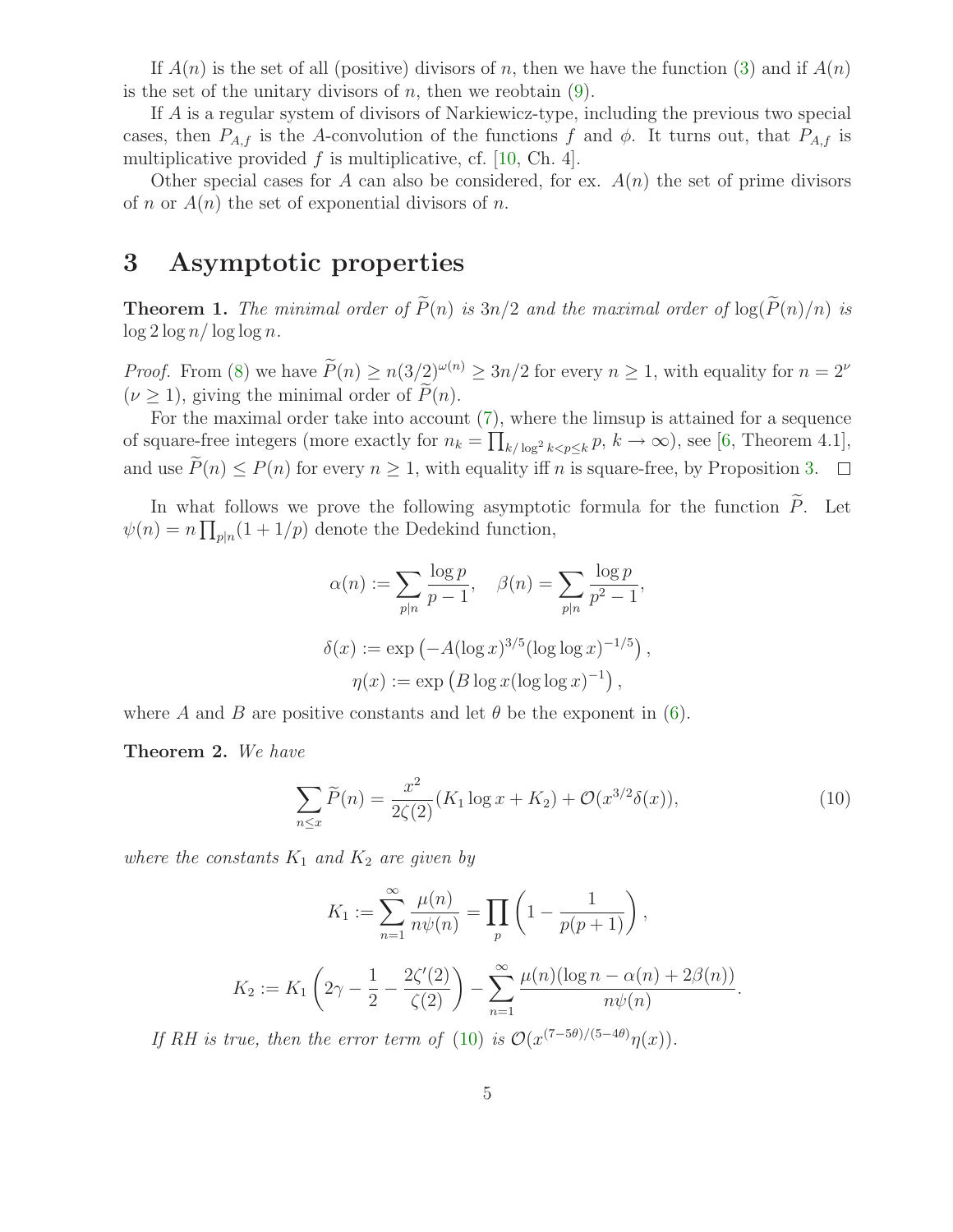**Remark 3.** Here  $K_1 \approx 0.7042$ . Note that  $K_1 = \lim_{x \to \infty} \frac{2}{x^2}$  $x^2$  $\sqrt{ }$  $n \leq x$  $\gamma(n)$ , where  $\gamma(n) = \prod_{p|n} p$  is the greatest square-free divisor of n. Also,  $K_1/\zeta(2) \approx 0.4282$  is the so called "carefree constant", cf. [\[8,](#page-6-11) Section 2.5.1]. For  $\theta \approx 0.3149$  one has  $(7-5\theta)/(5-4\theta) \approx 1.4505$ .

<span id="page-5-2"></span>*Proof.* We need the following auxiliary results. Let  $\sigma'_s(n)$  be the sum of s-th powers of the square-free divisors of  $n$ .

**Lemma 1.** ([\[12,](#page-6-12) Theorems 4.3, 5.2]) If  $k \ge 1$  is an integer, then for every  $\varepsilon > 0$ ,

$$
\sum_{n \le x} 2^{\omega(n,k)} = \frac{kx}{\zeta(2)\psi(k)} \left( \log x + \alpha(k) - 2\beta(k) + 2\gamma - 1 - \frac{2\zeta'(2)}{\zeta(2)} \right)
$$

$$
+ \mathcal{O}\left(\sigma'_{-1+\varepsilon}(k)\sigma'_{-\theta}(k)x^{1/2}\delta(x)\right),\tag{11}
$$

the  $\mathcal O$  estimate being uniform in x and k.

<span id="page-5-4"></span>If RH is true, then  $x^{1/2}\delta(x)$  in the error term of [\(11\)](#page-5-0) can be replaced by  $x^{(2-\theta)/(5-4\theta)}\eta(x)$ . Note that

<span id="page-5-1"></span><span id="page-5-0"></span>
$$
\alpha(n) = \mathcal{O}(\log n), \quad \beta(n) = \mathcal{O}(1), \tag{12}
$$

since  $\alpha(n) \leq \sum$  $p|n$  $\log p = \log \gamma(n) \leq \log n$  and  $\beta(n) \ll \sum$  $p|n$  $\log p$  $\frac{\log p}{p^2} \leq \sum_{n}$ p  $\log p$  $\frac{p}{p^2} < \infty$ .

<span id="page-5-3"></span>**Lemma 2.** For every  $\varepsilon > 0$ ,

$$
\sum_{n\leq x} 2^{\omega(n,k)}n = \frac{kx^2}{2\zeta(2)\psi(k)} \left( \log x + \alpha(k) - 2\beta(k) + 2\gamma - \frac{1}{2} - \frac{2\zeta'(2)}{\zeta(2)} \right)
$$

$$
+ \mathcal{O}\left(\sigma'_{-1+\varepsilon}(k)\sigma'_{-\theta}(k)x^{3/2}\delta(x)\right),\tag{13}
$$

If RH is true, then  $x^{3/2}\delta(x)$  in the error term of [\(13\)](#page-5-1) can be replaced by  $x^{(7-5\theta)/(5-4\theta)}\eta(x)$ . Proof. By partial summation from Lemma [1.](#page-5-2)  $\Box$ 

We can now complete the proof of Theorem [2](#page-3-1). By Proposition 2 and Lemma [2,](#page-5-3)

$$
\sum_{n \le x} \widetilde{P}(n) = \sum_{d \le x} \mu(d) \sum_{e \le x/d} 2^{\omega(e,d)} e
$$

$$
= \frac{x^2}{2\zeta(2)} \left( \sum_{d \le x} \frac{\mu(d)}{d\psi(d)} \left( \log x + 2\gamma - \frac{1}{2} - \frac{2\zeta'(2)}{\zeta(2)} \right) - \sum_{d \le x} \frac{\mu(d)(\log d - \alpha(d) + 2\beta(d))}{d\psi(d)} \right) + \mathcal{O} \left( \sum_{d \le x} \sigma'_{-1+\varepsilon}(d)\sigma'_{-\theta}(d)(x/d)^{3/2} \delta(x/d) \right).
$$

For every  $\varepsilon > 0$  and x sufficiently large,  $x^{\varepsilon} \delta(x)$  is increasing, therefore

$$
(x/d)^{3/2}\delta(x/d) = (x/d)^{3/2-\epsilon}(x/d)^{\epsilon}\delta(x/d) \le (x/d)^{3/2-\epsilon}x^{\epsilon}\delta(x) = x^{3/2}\delta(x)/d^{3/2-\epsilon}.
$$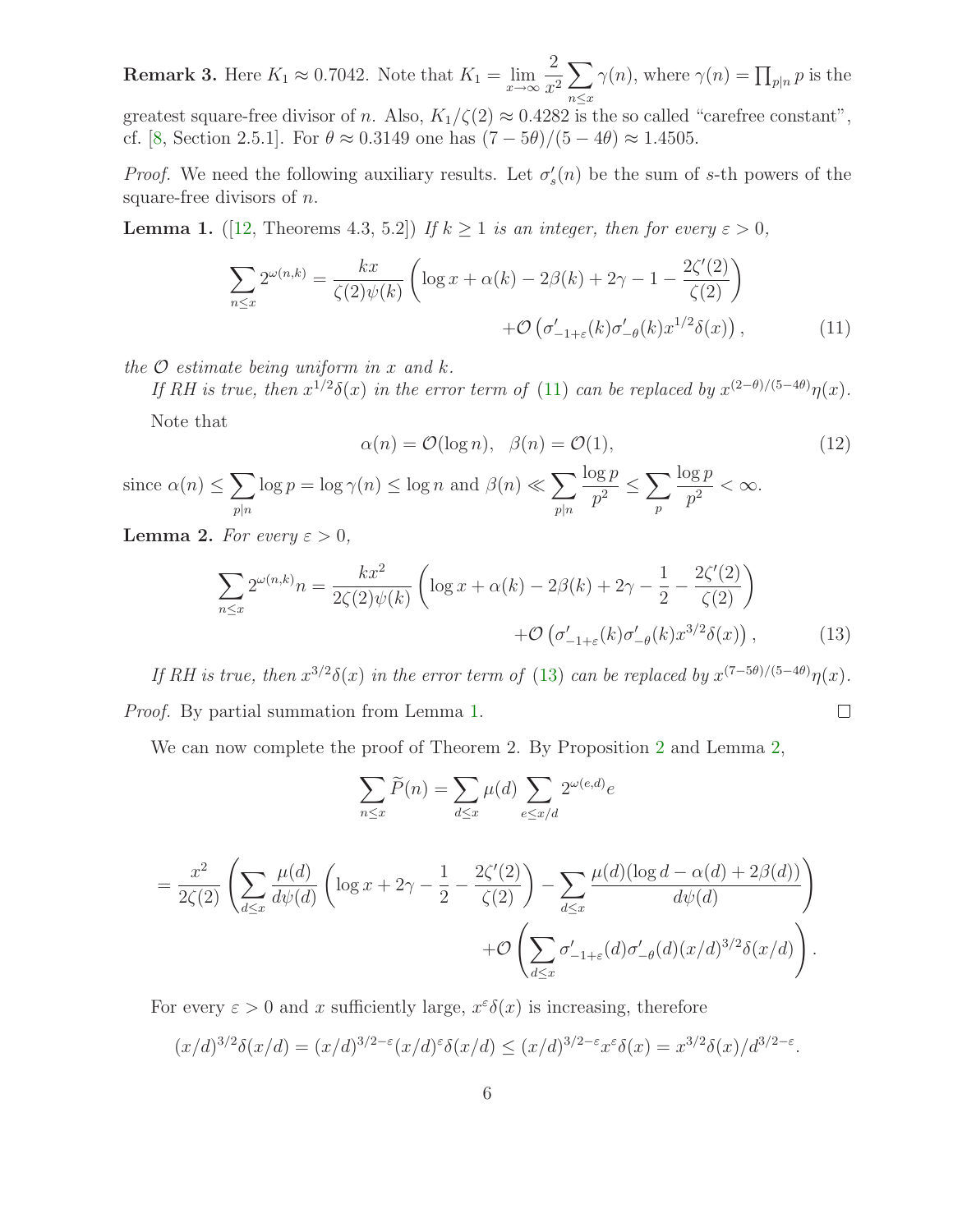Furthermore, it is enough to use the inequalities  $\sigma'_{-1+\varepsilon}(d) \leq \tau(d)$  (for  $\varepsilon < 1$ ) and  $\sigma'_{-\theta}(d) \leq$  $\tau(d)$  and then obtain the given formula using  $(12)$  and the well known estimates

$$
\sum_{d>x} \frac{1}{d^2} \ll \frac{1}{x}, \quad \sum_{d>x} \frac{\log d}{d^2} \ll \frac{\log x}{x}.
$$

If we assume RH and in the error term use the property that  $\eta(x)$  is increasing, so  $\eta(x/d) \leq \eta(x)$  for  $d \geq 1$ .  $\Box$ 

### 4 Acknowledgement

The author thanks the referee for helpful suggestions.

# <span id="page-6-1"></span>References

- <span id="page-6-2"></span>[1] O. Bordellies, [A note on the average order of the gcd-sum function,](http://www.cs.uwaterloo.ca/journals/JIS/VOL10/Bordelles/bordelles90.html) J. Integer Sequences **10** (2007), Article 07.3.3.
- <span id="page-6-3"></span>[2] O. Bordelles, [Mean values of generalized gcd-sum and lcm-sum functions,](http://www.cs.uwaterloo.ca/journals/JIS/VOL10/Bordelles2/bordelles61.pdf) J. Integer Sequences **10** (2007), Article 07.9.2.
- <span id="page-6-4"></span>[3] K. Broughan, [The gcd-sum function,](http://www.cs.uwaterloo.ca/journals/JIS/VOL4/BROUGHAN/gcdsum.pdf) *J. Integer Sequences* 4 (2001), Article 01.2.2.
- [4] K. Broughan, [The average order of the Dirichlet series of the gcd-sum function,](http://www.cs.uwaterloo.ca/journals/JIS/VOL10/Broughan/broughan1.html) J. Integer Sequences  $10$  (2007), Article 07.4.2.
- <span id="page-6-7"></span>[5] E. Cesàro, Étude moyenne du plus grand commun diviseur de deux nombres, Ann. Mat. Pura. Appl. (1) 13 (1885), 235–250.
- <span id="page-6-9"></span>[6] J. Chidambaraswamy, R. Sitaramachandrarao, Asymptotic results for a class of arithmetical functions, *Monatsh. Math.* **99** (1985), 19–27.
- <span id="page-6-11"></span><span id="page-6-8"></span>[7] L. E. Dickson, History of the Theory of Numbers, vol. I, Chelsea, New York, 1971.
- <span id="page-6-0"></span>[8] S. R. Finch, Mathematical Constants, Cambridge University Press, 2003.
- [9] I. Kaplansky, Fields and Rings, University of Chicago Press, 1972.
- <span id="page-6-10"></span><span id="page-6-6"></span>[10] P. J. McCarthy, Introduction to Arithmetical Functions, Springer, 1986.
- <span id="page-6-12"></span>[11] S. S. Pillai, On an arithmetic function, J. Annamalai Univ. 2 (1933), 243–248.
- <span id="page-6-5"></span>[12] D. Suryanarayana, V. Siva Rama Prasad, The number of  $k$ -free and  $k$ -ary divisors of m which are prime to *n. J. Reine Angew. Math.* 264 (1973), 56–75.
- [13] Y. Tanigawa, W. Zhai, [On the gcd-sum function,](http://www.cs.uwaterloo.ca/journals/JIS/VOL11/Tanigawa/tanigawa12.pdf) J. Integer Sequences 11 (2008), Article 08.2.3.